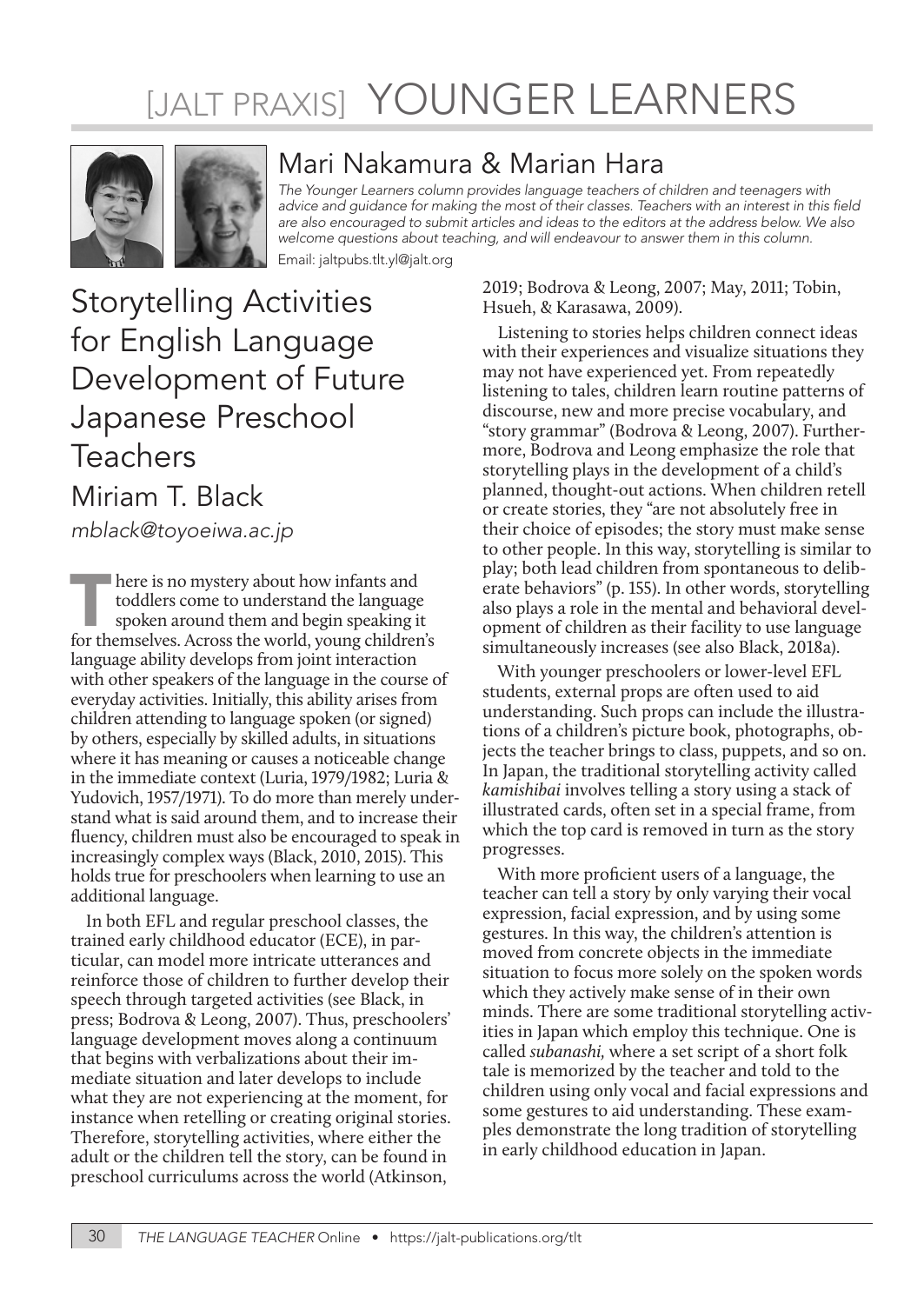# **Teaching Context: Future ECEs in a Japanese University English Language Program**

In 2017, I created a content and language integrated learning (CLIL) curriculum for the required Freshman and Sophomore English classes in the English language program of the Department of Early Childhood Education and Care at a Japanese university. This involved collecting and creating teacher resources and learning materials and conducting teacher development workshops. The majority of these university students will work in child care centers (*hoikuen)* and preschools (*youchien*) in Japan. The main goals of this curriculum are to increase the university students' English ability and further their knowledge and skills in the field of early childhood education (Black, 2018b).

Starting in 2017, an emphasis has been put on teaching English through the four skills, but with slightly more attention to speaking skills. Teachers are encouraged to do this in both the Speaking/Listening and Reading/Writing classes. I was curious whether students also perceived a need for or had a desire to improve their speaking in English. Therefore, in a questionnaire given to all first-year students  $(N = 84)$  in this department in January 2019, the free response question, "What are your goals for learning English? How do you imagine yourself using English in the future? あなたが英語を勉強する 目標はなんですか?将来、どのように英語を使いたいと思 いますか?仕事でもプライベートでもなんでもかまいませ んので書いて下さい" was added to the questionnaire.

The responses to this question (82% response rate) were categorized into four broad categories. Twenty-nine percent said they needed to use English for travel or study abroad; 26% to talk with non-Japanese people or make friends with people from other countries; 22% envisioned themselves using English in some way in their future work with children; and for 13%, their goal was to be able to have everyday conversation and be able to speak and communicate in English. Ten percent of the responses did not fit into any of these four categories. These responses indicate that students' desire to improve their speaking skills is in line with the emphasis on this in the curriculum. Furthermore, as outlined above, storytelling is a usual, appropriate activity in Japanese early childhood education. Therefore, further activities involving oral storytelling were developed for the required Sophomore English classes; two are outlined below.

# **Rewriting and Performing Aesop's Fables as Puppet Shows (Sophomore Speaking/ Listening Class, Intermediate Level)**

The first activity involves the retelling of Aesop's fables in English. For this, Clark's (1995) *Story Cards: Aesop's Fables* were used. This is a set of 48 cards, one for each fable with an illustration of the fable on one side and the story written in English on the other. As these fables contain unfamiliar vocabulary and are written in a short, compact style that may not be readily understood by young children, the task for the university students was to rewrite them. They did this by adjusting the vocabulary, adding more details of the situation and dialogue, and creating visual materials such as stick puppets and two-dimensional scenery backgrounds, to accompany their telling of the fable.

## **Figure 1**

Lion and the Gnat *Story Card* by Raymond C. Clark *(1995)*



#### **Figure 2**

*A Story Card from* Lion and the Gnat *by Clark, R. C. (1995)* 



gave up the fight and ran away. The little gnat was very pleased with itself. "Wait till I tell my friends that I have defeated King Lion," it said to itself. It buzzed around and around in crazy, happy circles and flew off straight into a spider's web.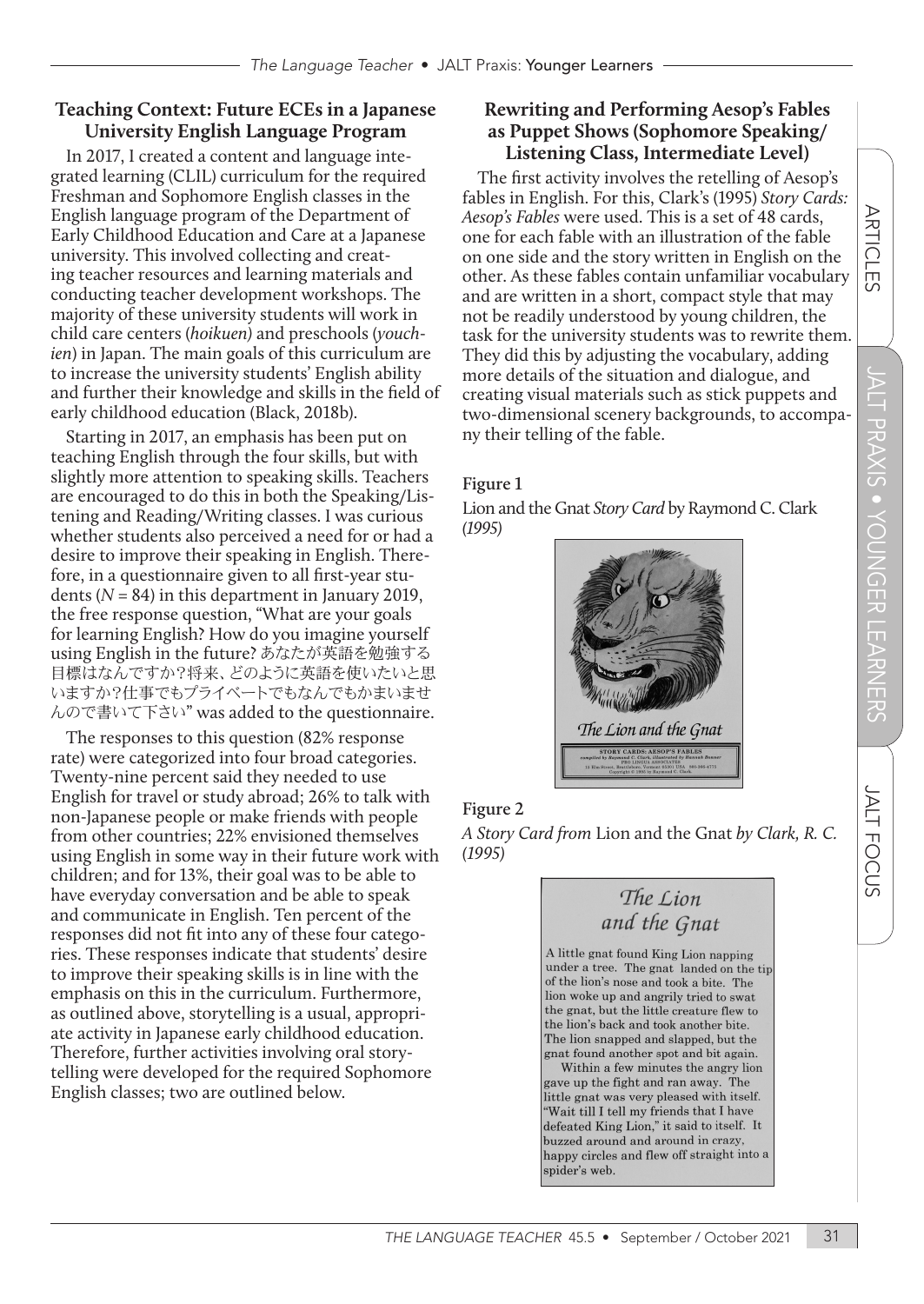# **Class Routine**

- Class 1 (45 minutes): Introduce *Aesop's Fables.*  Divide class into pairs or groups of three. Each group chooses a different fable to present. Students work with partner(s) to read and understand the fable, and then rewrite it adding more detail and dialogue, and adjusting vocabulary. When the script is finished, the teacher corrects it and offers suggestions for improvement. Students start planning and preparing visual materials.
- Homework: Finish script and make visual materials.
- Class 2 (45 minutes): Each group practices presenting their fables dramatically with their visual materials. The teacher offers suggestions for improvement, checks pronunciation and so on.
- Homework: Practice for presentation.
- Class 3 (45 minutes): Three or four groups simultaneously give their presentations to different small groups of listeners. After presenting, they rotate and perform their fable to a different group. In all, they present their fable 3-4 times, each time to a different group. Listeners take notes on the content of the fables and question presenters on parts that were unclear.
- Homework: Presenters write a self-evaluation of their performance (Appendix 1) and listeners choose two of the fables they have heard and write summaries of them from their notes.
- Class 4 (45 minutes): The listeners from the previous week are now the presenters and the routine above is repeated.

# **Observations and Points to Consider**

Overall, the students were engaged in the activity and displayed creativity, especially in constructing the visual materials that they used as props. All made puppets for the characters in their fables by drawing the figures on construction paper, cutting them out, and attaching them to wooden disposable chopsticks. They also drew backdrops on A4-sized paper. For example, for the fable *Wolf in Sheep's Clothing* an extra flap of a sheepskin was made that the presenters could flip over to turn the wolf into a "sheep". Much discussion was also had about depicting the gnat in *The Lion and the Gnat*, for the gnat needed to be small, but still large enough to see. The final solution was a larger gnat as a stick puppet and a smaller gnat sticker that the presenters attached to the face of the lion during the story.

Though the pronunciation of some words was difficult at first, the main challenge for these students was to write dialogue for the characters that sounded natural and speak in a way that conveyed meaning through their intonation, use of emphasis, and volume of voice. Especially when they were manipulating the puppets while speaking, variation in expression was lacking. (See Appendix 2 for an example of teacher suggestions.) Another point that needed attention was their movement of the puppets. At first, they did not give the two-dimensional puppets any differentiated movements related to specific parts of the fable. This was discussed within the groups and suggestions arose to remedy this. Furthermore, since each group had three or four chances to perform their fable, by their final performance it was clear that meaning had been conveyed, as evidenced by the accuracy of the summaries written by listeners as homework.

## **Rewriting Fairy Tales and Reading Them Aloud (Sophomore Reading/Writing Class, Advanced Level)**

The second activity involves the writing or rewriting of a fairy tale in English. Students had the option of rewriting a traditional Japanese folk tale, adapting a familiar European fairy tale, or creating a fairy tale of their own. The final part of this activity was to read their fairy tale aloud, in *subanashi* style, to small groups of peers and receive feedback on how to improve their story and presentation.

# **Class Routine**

- Class 1 (90 minutes): Read aloud together *The Three Billy Goats Gruff* (Galdone, 1973) with expression. Then, introduce and give some examples of key features of fairy tales. The ones I used were:
	- 1. Start with the set phrase: "Once upon a time there was (there were)," and end with "The end."
	- 2. Use past tense verbs.
	- 3. Use some onomatopoeia, or words that have a pronunciation that is similar to the word's meaning such as "creak" or "knock-knock."
	- 4. Repeat a few key phrases such as "I'm coming to gobble you up!" in *The Three Billy Goats Gruff.*
	- 5. Include dialogue between the characters, so when telling the story, distinct voices for each character need to be used.
	- 6. In traditional European fairy tales, things often happen in threes. For example, there are the stories of *The Three Little Pigs*, *Goldilocks and the Three Bears*, and *The Three Billy Goats*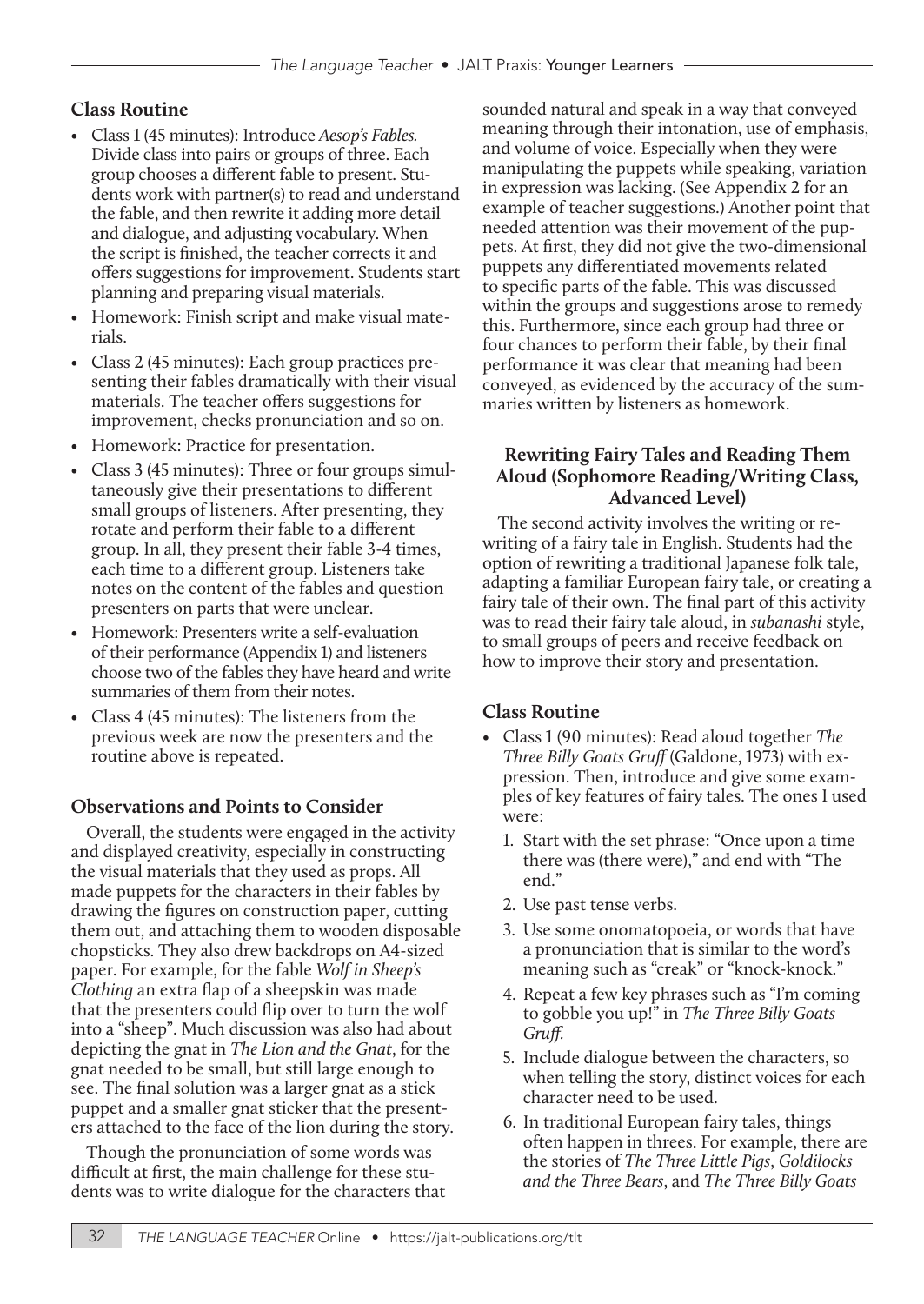*Gruff*. Arrange the story so that similar things happen in three different ways or in three main parts.

- 7. Have the story implicitly teach children something important about life.
- Next, in groups of three or four, students write their own, original fairy tale, or retell in simple English a tale they already know. It should include all seven features listed above.
- Homework: Students finish writing their stories individually. Teacher corrects the stories.
- Class 2 (30 minutes): In the same groups as in the previous class, students help each other to revise their stories and practice reading them aloud with expression.
- Homework: Finish revising stories and practice reading them aloud.
- Class 3 (45 minutes): Students are placed in groups of three or four containing individuals from different groups. In this way, each person in the new group will be reading a different story. Students read their stories aloud and discuss them with members of their new group. They critique each story based on the use of the seven features and the quality of the spoken expression of the storyteller. Then, they discuss (or write) how the story could be made more understandable or interesting for children.

# **Observations and Points to Consider**

There were some observations from the students' engagement in this activity that might need consideration. For example, most of the groups chose tales that are familiar ones in Japan: *Momo Taro*, *Urashima Taro* and so on. These are readily available in English translation elsewhere. However, this seemed to not be a problem. The students still had to modify the stories significantly to include the seven required features. Likewise, though the students worked on the task together in class, they completed it individually. Therefore, all their stories were a bit different. In addition, two groups created original stories. This was more difficult, but they also reported it was interesting for them. They remained engaged in the task, though it took them longer to complete. Finally, most students did not include all seven required features in their first draft, perhaps because of a lack of understanding of those features. Subsequently, the time spent revising in class with help from group members was productive*.*

Some difficulties also arose. As in the previous activity, students needed the most help with creating natural-sounding dialogue for the characters that

was simple and easy to understand. Finding appropriate onomatopoeia for use in English-language storytelling was also a challenge until they discovered educational sites online with lists of such expressions and examples of their use on the website, Writerswrite (https://www.writerswrite.com/ grammar/onomatopoeia/ ). Finally, it was difficult at first for the students to read their stories aloud with appropriate facial expression, varied intonation, and gestures, but they improved with practice and after receiving feedback from their peers.

# **Expansion of Cognitive Tasks: Adapting and Evaluating Learning Materials**

From trying out these new activities with university students preparing to become ECEs, an area of further expansion was identified. Initially, the students' English language development was the primary goal for these activities. However, both activities also focus on aspects of certain cognitive tasks such as the adaptation and evaluation of learning materials for young children. For example, students had to evaluate the quality of others' stories, visual materials, and performances, and give their classmates suggestions for improvement. One way to help students give peer feedback is to create a list of appropriate sample comments that they can draw from in their discussions. (See Appendix 3 for an example). More emphasis could be placed on explicitly practicing these cognitive tasks.

The way language is used also continues to change. Therefore, the ability to update traditional stories for the inclusive and multicultural classroom would be useful and is another skill that could be practiced more extensively through such activities. Furthermore, culturally specific stories (see Challenger, 1999, 2004, for example), may not be so easily understandable to young children of different cultural backgrounds. Therefore, being able to adapt such tales would be a useful skill for ECEs. Another area for expansion would be to have students evaluate more deeply what lessons such tales may be trying to teach children and how such lessons can be best presented in one's current teaching context.

Finally, the emphasis here was on teachers telling stories to develop their own English speaking and ECE skills. However, as stated in the introduction, in order for preschoolers' language and concurrent thinking skills to develop, it is necessary for them to speak for themselves (Bodrova & Leong, 2007). Therefore, adapting the activities and materials so that not only the teachers, but also the children, are able to tell such stories is another area for expansion.

ARTICLES

**ARTICLES**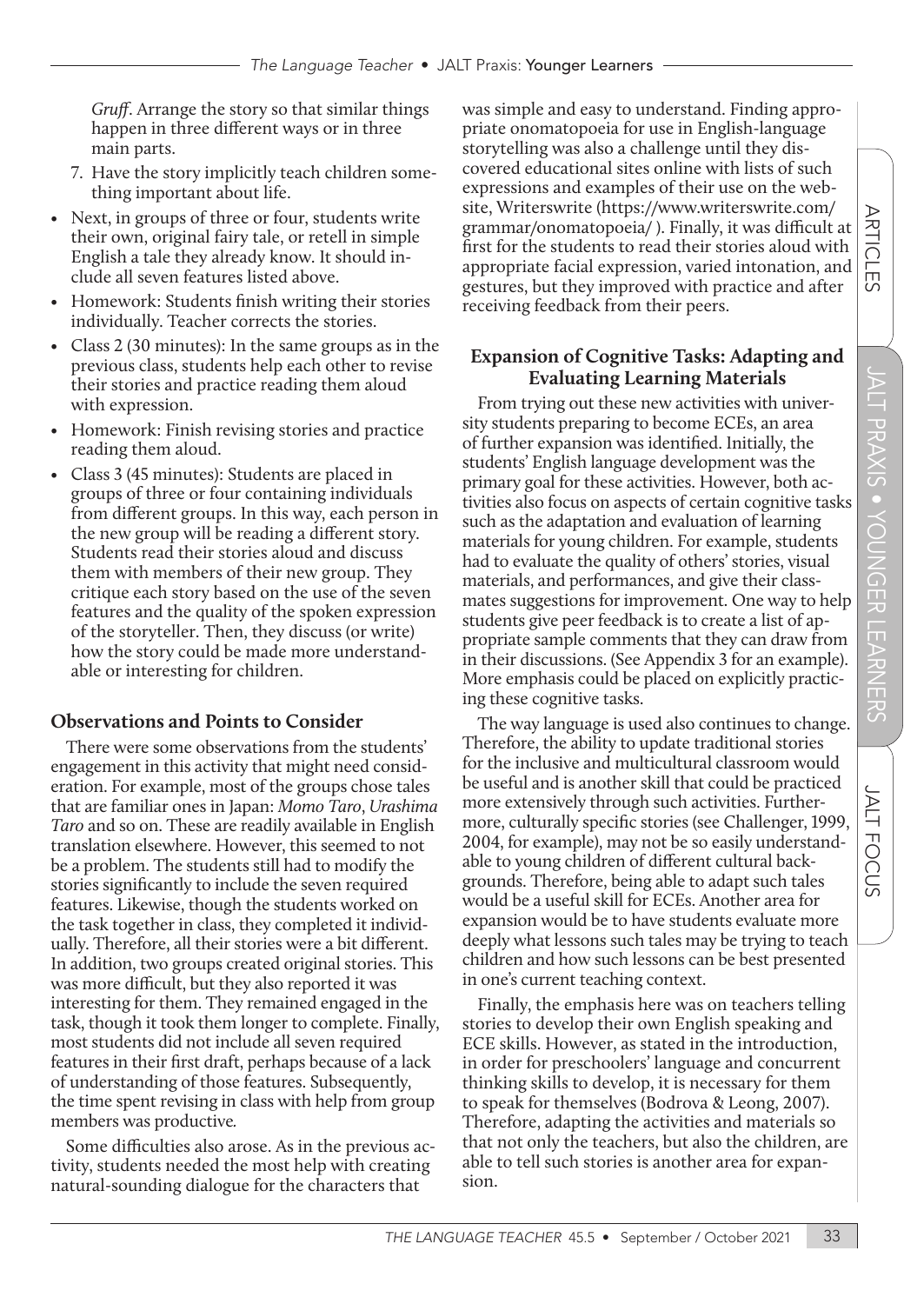#### **References**

- Atkinson, K. (2019). British Columbia early learning framework*. British Columbia Ministry of Education.*  https://files.eric.ed.gov/fulltext/ED605504.pdf
- Black, M. T. (2010). 子どもの言語習得と精神発達に与える 大人の影響 [The adult's influence on young children's acquisition of language and the development of their mental processes] (M. Kasatani, Trans.). In Toyo Eiwa University Institute of Thanatology (Ed.), 死生学年報 2010死生観を学ぶ [*Annual of the Institute of Thanatology 2010, learning different views of death and life*] (pp. 139- 164)*.* Lithon. http://id.nii.ac.jp/1093/00001361/
- Black, M. T. (2015). The necessary conditions for first language learning part 1: A. R. Luria's investigation of twins. *The Journal of the Graduate School of Toyo Eiwa University, 11,* 11-22. http://id.nii.ac.jp/1093/00000461/
- Black, M. T. (2017). Moving toward CLIL for early childhood educators in a university. In P. Clements, A. Krause, & P. Bennett (Eds.), *Language teaching in a global age: Shaping the classroom, shaping the world.*  JALT. https://jalt-publications.org/articles/24381 moving-toward-clil-early-childhood-educatorsuniversity
- Black, M. T. (2018). Speaking English with children: The benefits of the spoken word*. Toyo Eiwa Journal of the Humanities and Social Sciences, 35,* 51-64. http://id.nii. ac.jp/1093/00001387/
- Black, M. T. (in press). Speaking English with preschoolers: Using language to further children's development. In P. Clements, R. Derrah, & R. Gentry (Eds.), *Communities of teachers & learners.* JALT. (In press)
- Bodrova, E., & Leong, D. (2007). *Tools of the mind: the Vygotskian approach to early childhood education* (2nd ed.). Prentice Hall.
- Challenger, R. J. (1999). *Raven's call and more Northwest Coast stories.* Heritage House Publishing.
- Challenger, R. J. (2004). *Nature's circle and other Northwest Coast children's stories*. Heritage House Publishing.
- Clark, R. C. (1995). *Story cards: Aesop's fables.* Pro Lingua Associates.
- Galdone, P. (1973). *The three billy goats gruff.* Clarion Books.
- Luria, A. R. (1982). *Language and cognition* (J. V. Wertsch, Trans.). John Wiley & Sons. (Original work published 1979)
- Luria, A. R., & Yudovich, F. la. (1971). *Speech and the development of mental processes in the child* (O. Kovasc & J. Simon, Trans.). Penguin Education, Penguin Books. (Original work published 1957)
- May, P. (2011). *Child development in practice, responsive teaching and learning from birth to five.* Routledge.
- Tobin, J., Hsueh, Y., & Karasawa, M. (2009). *Preschool in three cultures revisited: China, Japan, and the United States.* University of Chicago Press.
- Writers Write, Inc. (2021). *Onomatopoeia*. Writers Write. https://www.writerswrite.com/grammar/onomatopoeia

**Miriam T. Black** is an associate professor in the Department of Early Childhood Education and Care of the Faculty of Human Sciences at Toyo Eiwa University, Yokohama, Japan. Her areas of interest include examining the role of language in the development of higher thinking processes, especially in preschool-aged children and those



with developmental delay. <mblack@toyoeiwa.ac.jp>

#### **Appendix 1**

#### **Self-Evaluation of Short Presentation to Small Groups of Listeners Name: Student Number:**

# **Date:**

|                                                      |  |                |    | Excellent Average Needs improvement |   |  |  |
|------------------------------------------------------|--|----------------|----|-------------------------------------|---|--|--|
| a. Expressiveness, intonation                        |  |                |    |                                     |   |  |  |
|                                                      |  | $\overline{4}$ |    |                                     |   |  |  |
| b. Pronunciation (no "katakana English"!)            |  |                |    |                                     |   |  |  |
| 5                                                    |  | $\overline{4}$ |    |                                     |   |  |  |
| c. Volume, pace, pausing                             |  |                |    |                                     |   |  |  |
| 5                                                    |  | $\overline{4}$ | 3  |                                     | 2 |  |  |
| d. Confidence, physical presence, eye-contact        |  |                |    |                                     |   |  |  |
| 5                                                    |  | $\overline{4}$ |    |                                     |   |  |  |
| e. Use of visual materials, visibility for listeners |  |                |    |                                     |   |  |  |
| 5                                                    |  | $\overline{4}$ | -3 |                                     |   |  |  |
| f. Quality of visual materials (easy to understand)  |  |                |    |                                     |   |  |  |
|                                                      |  |                |    |                                     |   |  |  |
|                                                      |  |                |    |                                     |   |  |  |

Below write a one paragraph self-evaluation of your presentation (75-150 words). Take into consideration the following questions:

- 1. What went well for you? Explain.
- 2. What do you need to improve?
- 3. What will you do differently next time when preparing for your presentation?
- 4. Explain in detail about the quality of your visual materials. How can you improve them next time?

You can start your paragraph like this:

*Today I gave a presentation about the topic of \_\_\_\_\_\_\_\_\_\_\_\_\_\_ in class. First, there are some things that went well for me. For example...*